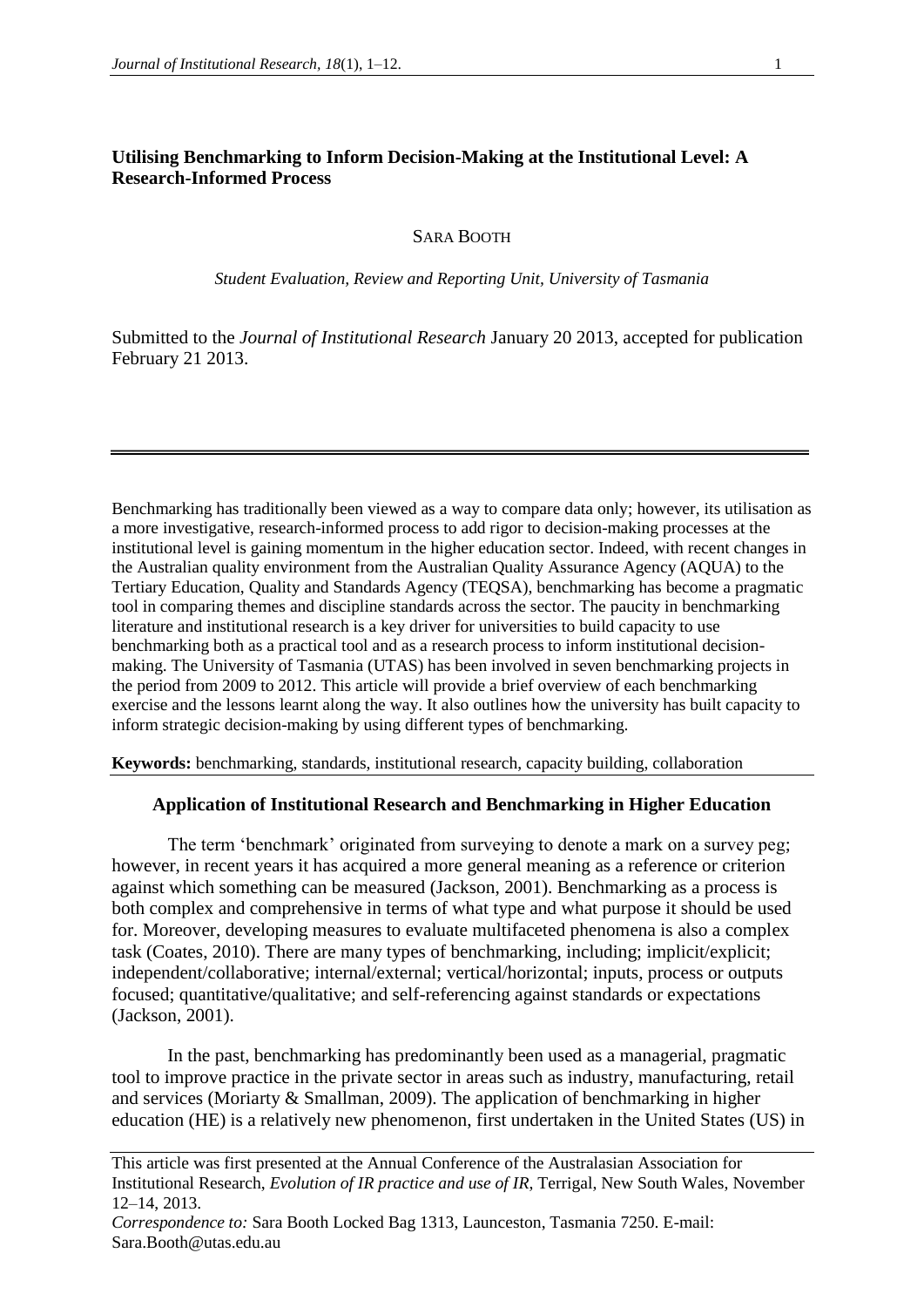the early 1990s in defining benchmarks and initiating benchmarking surveys (Epper, 1999). This was closely followed by the introduction of HE benchmarking activities in the United Kingdom (UK) in the early to mid-1990s (Yorke, 2004). More recently, however, benchmarking has been associated with league tables when comparing institutional performance (Burquel & van Vught, 2010).

A key driver for benchmarking in the HE sector has been the establishment of quality assurance agencies in the UK, Europe and Australia to compare external reference points. Benchmarking from this perspective is apropos the comparison of standards. Subject benchmarking was introduced into the UK HE sector in 2000, when the Quality Assurance Agency (QAA) asked audit teams to focus on external reference points (i.e. subject benchmark statements) (Pidcock, 2006). Interestingly, Pidcock (2006) reported that close knowledge of benchmarking was not widespread among academics and anecdotal evidence suggests that this is still the case in Australia. In Europe, the key drivers have been the Bologna process and the Lisbon agenda, which have seen benchmarking exercises take standards a step further with performance targets set by institutions. Findings from a European benchmarking program with the European Centre for Strategic Management of Universities (ESMU; Swahn, 2004) identified the strengths of benchmarking to include not only a numerical comparison of data but also the ability to focus on the underlying processes of universities.

### **Australian Universities Quality Agency**

Benchmarking first came to the fore in Australia when Australian Universities Quality Agency (AUQA) auditors, after their Cycle 1 audits, recommended that universities use benchmarking as a quality improvement strategy. AUQA then stated in its second Cycle (2008–2013) that it would expect HE institutions to demonstrate 'How are standards compared nationally? How are they compared internationally? What explicit benchmarking has there been to compare standards?' (AUQA, 2009). Stella and Woodhouse (2007, p. 18) also identified benchmarking as a quality improvement strategy and as 'a systematic means of obtaining and specifying comparisons and learning from them'. A desktop review of Cycle 2 AUQA audit reports found that Australian universities were at one of three stages of benchmarking development:

- Stage 1—Early implementation: Universities identified at this stage were asked to urgently consider the development and implementation of a benchmarking framework, processes and partnerships as part of their Quality System.
- Stage 2—Further refinement and alignment: Universities at this stage had developed and begun to implement benchmarking processes and partnerships, but further refinement and alignment with other universities was required.
- Stage 3—Establishment: Universities at this stage had established benchmarking frameworks, processes and partnerships across the sector and made extensive use of external reference points and benchmarking (Booth, 2011).

This desktop review also identified the types of benchmarking proposed by AUQA auditors:

 benchmarking data (Course Experience Questionnaire [CEQ], Graduate Destination Survey [GDS], International Student Barometer [ISB], student load, research performance, international services, finance, equity etc.)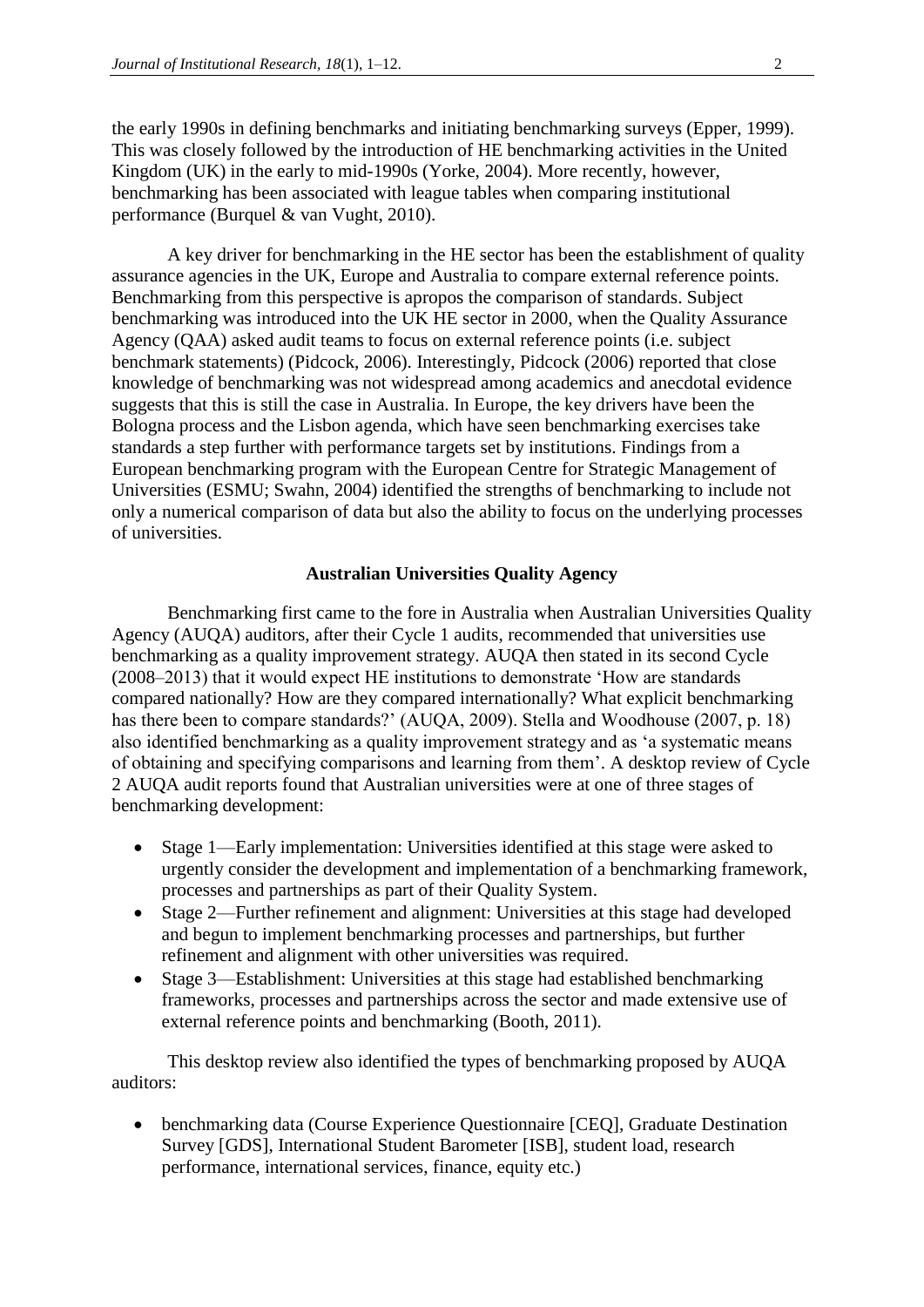- standards-based benchmarking
- sector benchmarking
- whole-of-institution benchmarking
- discipline-specific benchmarking (Booth, 2011).

With the transition from AUQA to the Tertiary Education Quality and Standards Agency (TEQSA), benchmarking has become a useful methodological tool for comparing standards. However, the paucity of benchmarking literature and institutional research must now drive universities' capacity to use benchmarking, both as a pragmatic tool and as a research process to inform institutional decision-making. The period from 2009 to 2012 has seen the University of Tasmania (UTAS) involved in seven benchmarking activities. A novel type of benchmarking recently introduced has been institutional-wide research benchmarking, of which UTAS has undertaken three such exercises and is currently involved in an international benchmarking project with the Higher Education Academy (HEA) on promotions policies.

A brief overview of each UTAS benchmarking exercise and the key lessons learnt are provided below.

#### *Activity 1: Sector Benchmarking*

The initial benchmarking activity that UTAS undertook was a pilot project that investigated academic transition support for first-year undergraduate students in conjunction with the University of Wollongong (UOW) in 2009. This project was a direct result of recommendations made by AUQA auditors in their Cycle 1 audits, which asked both universities to undertake sector benchmarking in order to compare standards. Sector benchmarking occurs when benchmarking partners in the same sector make comparisons either as a whole organisation or an aspect of the organisation (Stella & Woodhouse, 2007). The aims of this pilot benchmarking project in academic transition support were to:

- develop knowledge and experience in the benchmarking process
- compare processes and practices
- identify areas for improvement and areas of best practice.

The benchmarking methodology was based on the e-learning framework from the Australian Council on Open, Distance and e-Learning (ACODE, 2007). Quality teams from both universities used this framework as a basis to develop a unique framework on academic transition support. The academic transition support framework comprised ten performance indicators, good practice statements and performance measures (with ratings 1–5). A selfreview process was undertaken at each institution, followed by a peer-review workshop. Table 1 provides a sample of the UTAS self-review results.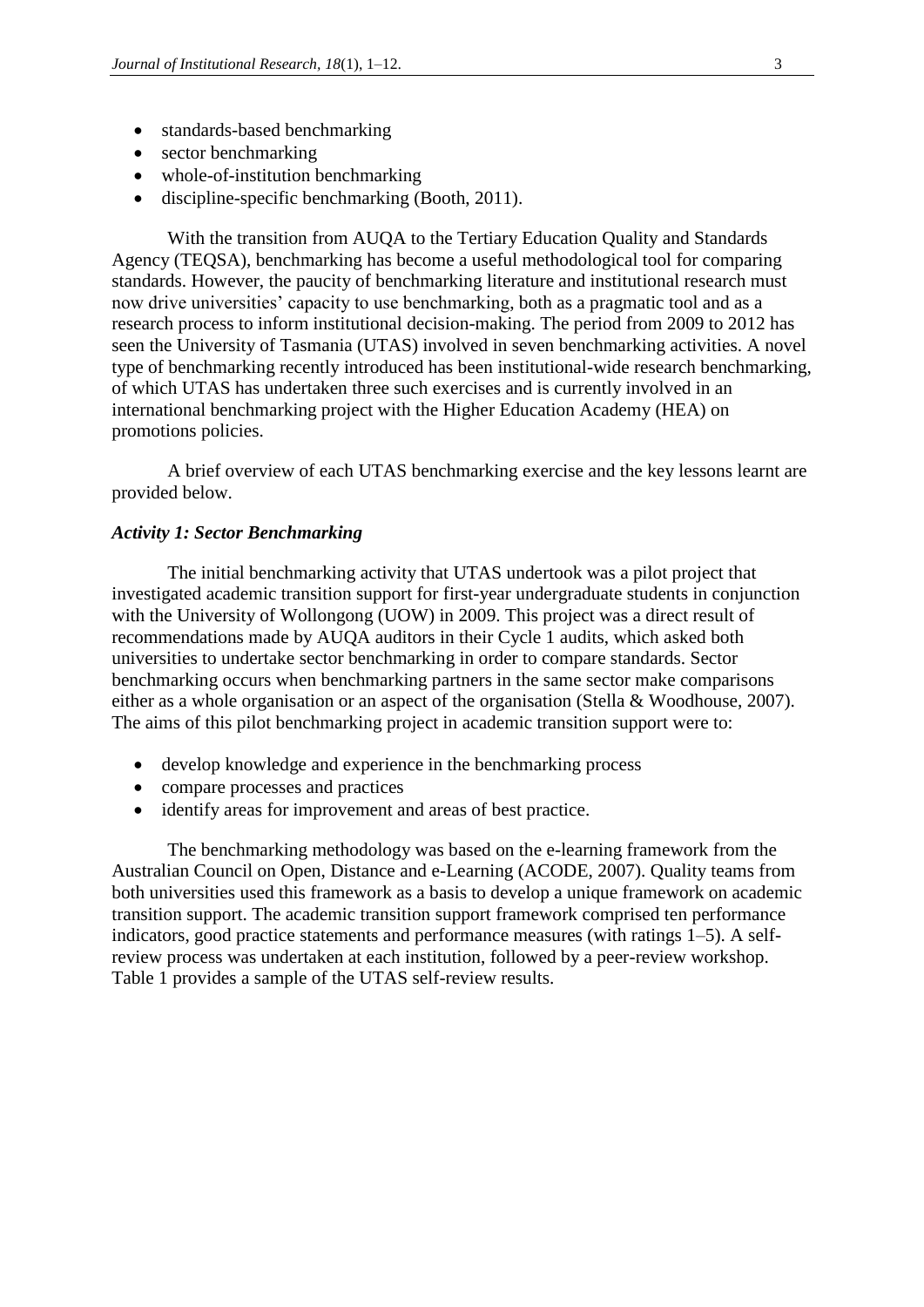## Table 1

*Sample of UTAS Self-Review Results on Academic Transition Support*

| <b>Performance indicator</b>                                 | Performance measure (rated 1–5)                                              |
|--------------------------------------------------------------|------------------------------------------------------------------------------|
| Aligned plans and policies are in place and implemented      | Rated 3 (Moderate)                                                           |
| Planning and delivery of programs/activities are coordinated | (a) Planning: Rated 4 (Considerable)<br>(b) Delivery: Rated 4 (Considerable) |

The UTAS Academic Transition Support Final Report proposed eleven recommendations and provided a number of key findings at the institutional level:

- The project identified areas of good practice at each institution and demonstrated that UTAS was comparable in performance standards with UOW on academic support.
- UTAS rated well in comparison to the Australasian Survey of Student Engagement (AUSSE) survey (Australian Council for Educational Research, 2008).
- Both universities were challenged in supporting equity groups.
- The project highlighted that greater resourcing for student support services and greater support and induction for sessional staff in first-year coordination roles was required and that student evaluation data was not being utilised to its full potential.
- The pilot benchmarking project increased UTAS' understanding of benchmarking and highlighted areas where there was a paucity of evidence to support ratings.

Both universities shared their final reports and identified collaborative actions from the benchmarking process, including:

- defining a role for First-Year Coordinators
- developing a first-year transition framework
- developing administrative processes for at-risk students
- comparing of library programs
- professional development on first-year transition
- comparing International Services.

Each of the above actions involved staff from the two universities collaborating and sharing their processes and practices in academic transition support.

### *Activity 2: Process and Academic Standards Benchmarking*

The second benchmarking project (January 2010–November 2010) was based on assessment policies and processes and involved both UTAS and UOW, thereby building on relationships developed from the first benchmarking exercise. In addition, Deakin University was brought on as a benchmarking partner. The project's main reference point was the Australian Learning and Teaching Council (ALTC) Teaching Quality Indicators Project (TQIP; Davies, 2009). Three of the four TQIP indicators were adapted as performance indicators:

 Assessment purposes, processes and expected standards of performance are clearly communicated and supported by timely advice and feedback to students.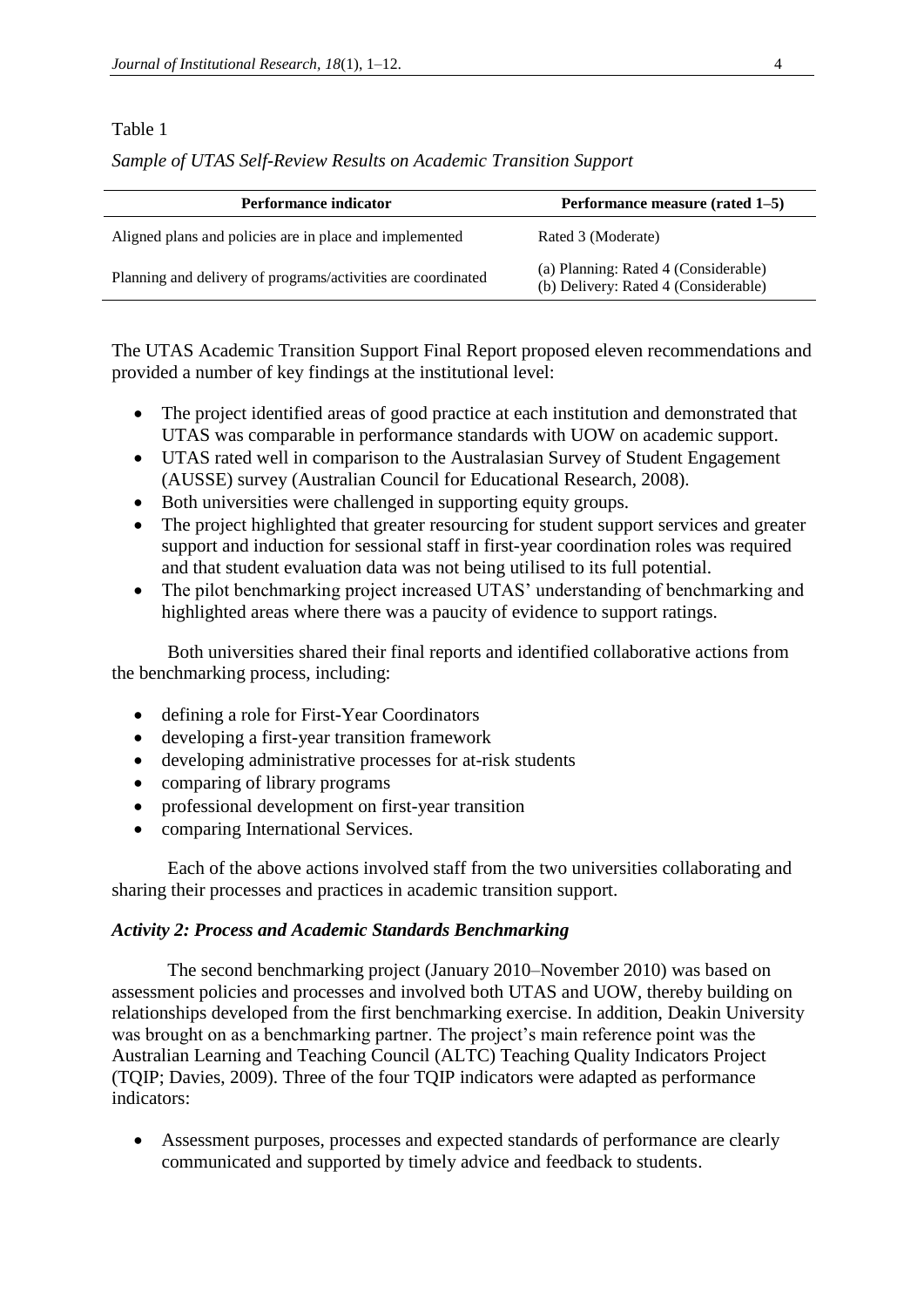- Assessment practices and processes are fair, reliable and valid and produce marks and grades that represent the standards achieved by students.
- Assessment policies and procedures are developed, implemented, reviewed and improved in accord with policy principles.

Due to the experience gained from the initial benchmarking project, the ratings were changed to encourage conversation between staff instead of focusing on ratings only (i.e. 1– 5). For example, *Yes*; *Yes, but*; *No*, *but*; *No*. Another lesson learnt was that evidence needed to be provided to support the ratings.

Each benchmarking partner institution applied slightly different methodologies due to their contextual differences, size and resources available. The chief research instrument used by UTAS was an online survey sent, which was completed by 336 staff and was based on the assessment benchmarking framework, but rephrased into questions to promote more meaningful responses. Seven postgraduate students and one Research Fellow analysed the staff survey data, which was then utilised to inform the development of scoping papers for each faculty. To validate the analysis of the data and include additional contextual information, an interview process was subsequently undertaken within each faculty. A selfreview process with the Faculty Associate Deans (Learning and Teaching) also validated the process and included agreed ratings at both the faculty and institutional level. The assessment benchmarking project also included a benchmarking of assessment at the Academic Senate level to ensure standards in assessment were compared.

The findings for UTAS in the assessment benchmarking project are provided below:

- UTAS demonstrated that the implementation of criterion-referenced assessment (CRA) was critical in aligning learning outcomes and generic graduate attributes, and assisted in demonstrating student achievement standards.
- Associate Deans (Learning and Teaching) lacked time and resources to drive quality improvement projects.
- Four factors affected the timely return of feedback: working in an online environment, moderation, large student cohorts and multi-campus sites.

As a result of UTAS' participation in the assessment benchmarking project, 27 recommendations were proposed and an Assessment Benchmarking Working Party was established to ensure the recommendations were turned into outcomes. The latter is an essential component of all benchmarking activities in order to justify the activity and enhance practices that is discussed further below. The benchmarking project also identified areas for sharing and collaboration between the three universities, including:

- online subject outline templates
- best practice case studies on group work assessment
- online training manual for assessment
- UTAS Graduate Attributes Project (Faculty of Business)
- Deakin Faculty Learning and Teaching Funding Model
- postgraduate research.

Postgraduate research was identified as an area for learning by the Chairs of Senate from the three universities during the Academic Senate peer-review workshop on assessment. While UTAS had already undertaken a self-review of higher degree research (HDR), the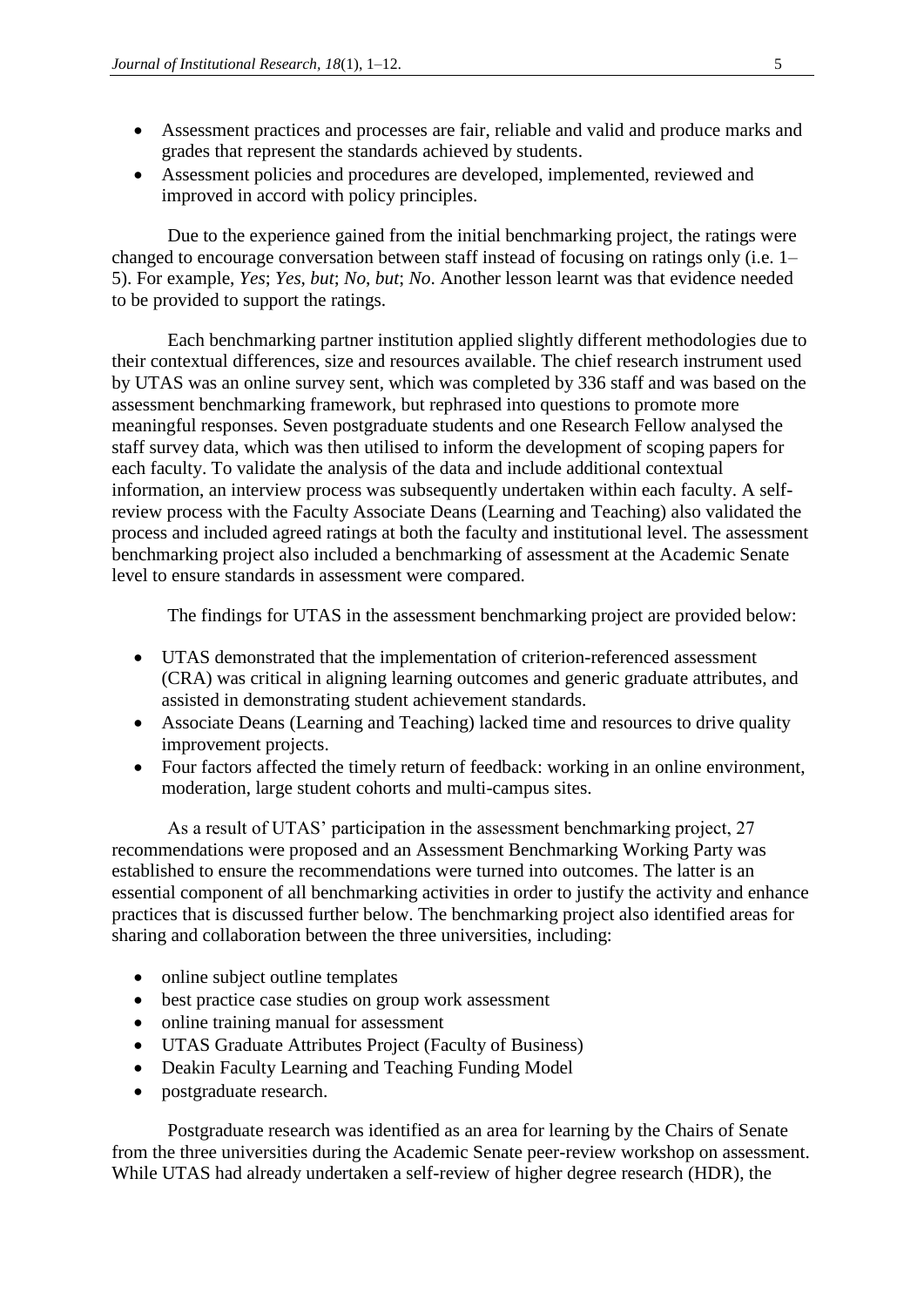indicators developed from this review informed the development of a HDR benchmarking framework—Activity 4 below (Booth & Frappell, 2011).

#### *Activity 3: Information Benchmarking*

An institutional information benchmarking exercise was undertaken (November 2010–January 2011) to inform the development of a UTAS Benchmarking Policy. An analysis of this benchmarking information identified five themes:

- The distinction between benchmarks (for comparison purposes only) and benchmarking more as an investigative process for quality improvement purposes need to be clarified.
- While the majority of organisational units undertook regular benchmarking activity, these were used predominantly for comparative purposes rather than planned benchmarking projects based on process and outcomes.
- The type and level of benchmarking activity varied across the institution (e.g. horizontal, outcome, performance and public information benchmarking).
- Administrative and support services were strong in functional benchmarking.
- Benchmarking did not include membership on committees, staff born overseas, visiting scholars, informal conversations, exchange programs, membership on editorial boards or consortiums or external networking groups.

### *Activity 4: Process and Outcomes-based Benchmarking*

A higher degree research (HDR) benchmarking project (March 2011–March 2012) involving UTAS, UOW and Deakin was considered mutually beneficial for developing a shared conversation around HDR processes and outcomes. The performance indicators were based on a self-review of HDR processes and outcomes (Booth & Frappell, 2011). The performance indicators included: policy and governance; selection and admission processes; student learning outcomes; supervision; examination processes; academic support, including mentoring and career placement; non-academic support and resourcing; monitoring of student performance and feedback data. Data were also compared on student load, postgraduate coursework, HDR EFTSL, % HDR and staff FTE.

Examples of good practice identified across the three universities included: comprehensive policy suites, multiple modes for communication of policies and procedures to supervisors and staff, orientation and induction processes, robust annual review processes, and rigorous examination processes. The areas identified for improvement included: more systematic use of data for quality improvement purposes, monitoring English language entry requirements, clearer articulation of learning outcomes aligned to the Australian Qualifications Framework (AQF), more systematic English language support, HDR student career development, and clearer articulation of the role of supervisors in provision of academic support.

Areas identified for further collaboration included: the development of programs for student and supervisor workshops, Graduate Certificate in Research, sharing Head Postgraduate Studies (UOW) and Graduate Research Coordinator position descriptions (UTAS), the development of a fast-track supervision program (Deakin), sharing *HDR Newsletter* (UTAS), integrated PhD (UOW), and sharing statement of HDR learning outcomes/graduate attributes (UTAS). The three Deans of Graduate Research also put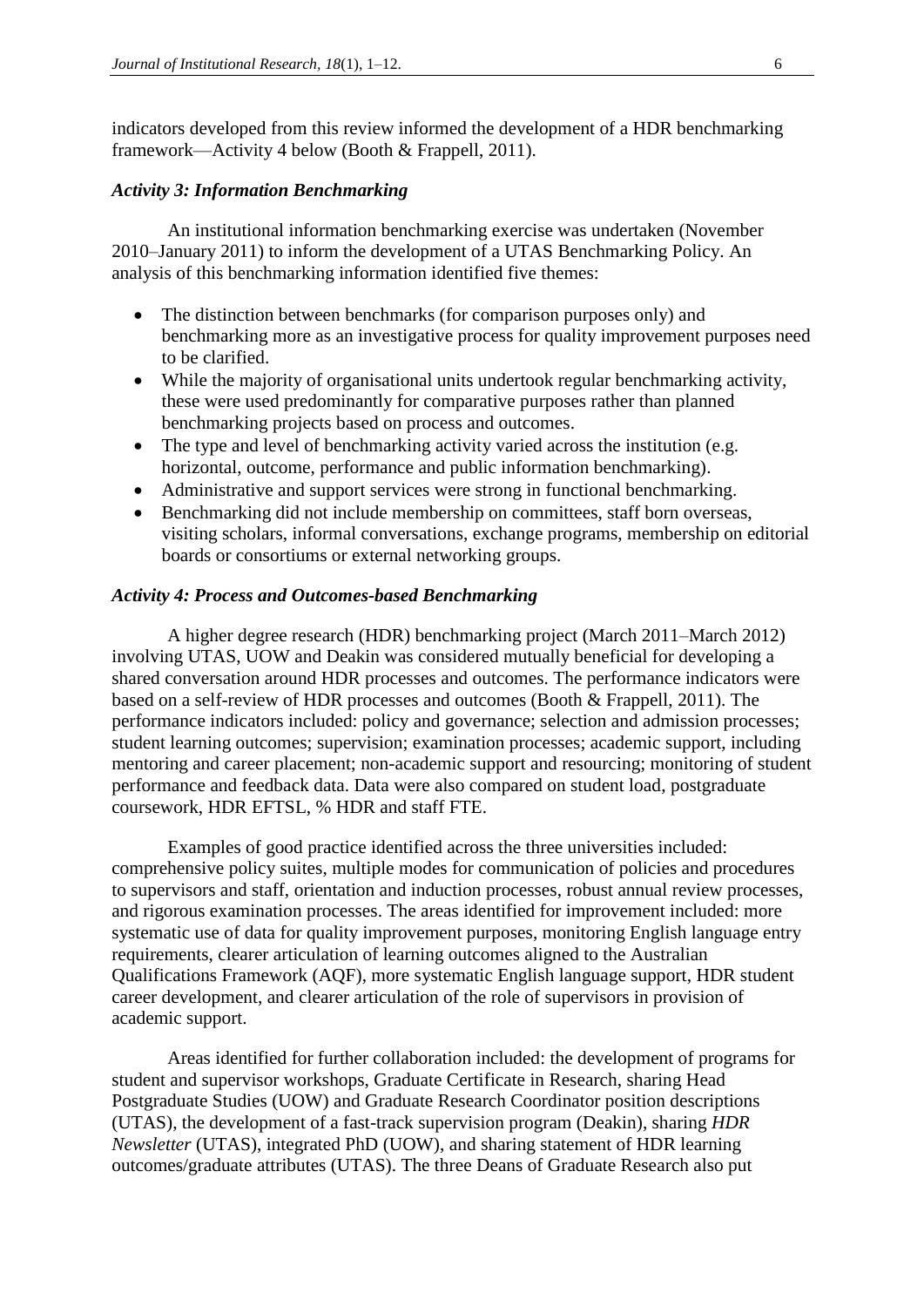forward a joint application to the Brazilian Consortium (CAPES) to build international HDR collaborations.

#### *Activity 5: Standards Benchmarking*

In Semester 1, 2012, UTAS participated in Phase 2 of the national Teaching Standards Framework (TSF) Project (Sachs & Kosman, 2012) led by Macquarie University. The TSF Project was initiated to facilitate the development of (a) a comprehensive teaching framework that could be used for both regulatory and developmental purposes for the Australian HE sector, and (b) a robust online version of the TSF by which institutions could conduct a comprehensive survey of their processes for ensuring teaching quality, and to report accordingly. Twelve institutions, including UTAS, participated in testing the online version of the TSF. Each participating university undertook a self-review of each of the teaching standards, which included testing the validity of the TSF. UTAS completed online TSF reports at course, faculty and institutional level. The course chosen to participate in the project was the Bachelor of Education (Primary), which was assessed by evaluating units in the course. The faculty chosen was the Faculty of Arts. Given the short time frame allocated to complete the evaluation, faculty level was assessed by evaluating Faculty of Arts first-year units only.

Due to UTAS' previous involvement in institutional benchmarking exercises, it was identified early on that the TSF performance indicators were aimed predominantly at the institutional level and acknowledged that this would be difficult for staff responding at the unit/course level. Subsequent to discussions with the relevant Associate Deans (L&T), it was decided to develop an online survey that focused only on the relevant criteria to staff as Course and Unit Coordinators. Similarly to the assessment benchmarking project, the TSF performance indicators were each framed as a question, rather than a statement. This provided more guidance and promoted discussion regarding evidence sources. For example, rather than stating 'Stakeholders provide feedback into, and on, teaching plans', this was rephrased as 'Do you incorporate feedback from stakeholders into your teaching plans? If yes, what are your sources of this feedback?'

Data obtained from the course and faculty surveys were then analysed and utilised by the UTAS TSF Project Officer to complete the online TSF course and faculty reports on behalf of the faculties and also at the institutional level. A key lesson learnt from this process was the benefits that are associated with the development of an online software tool for benchmarking purposes (e.g. a clear and consistent system for evaluation and reporting against the performance indicators). UTAS has since developed its own software tool for benchmarking standards both institutionally and across the HE sector.

### *Activity 6: Discipline-Specific Benchmarking*

As part of an 11-university project led by the University of Western Sydney, UTAS, UOW and Deakin recently participated in an inter-university peer review and moderation project (Krause et al., 2010). The three universities participated in the project in Semester 1, 2012 due to their strong benchmarking relationships. The disciplines benchmarked were Economics, Journalism, History and Nursing. The discipline specialists from each partner university compared:

 the learning outcomes, assessment criteria, and assessment tasks in common units of study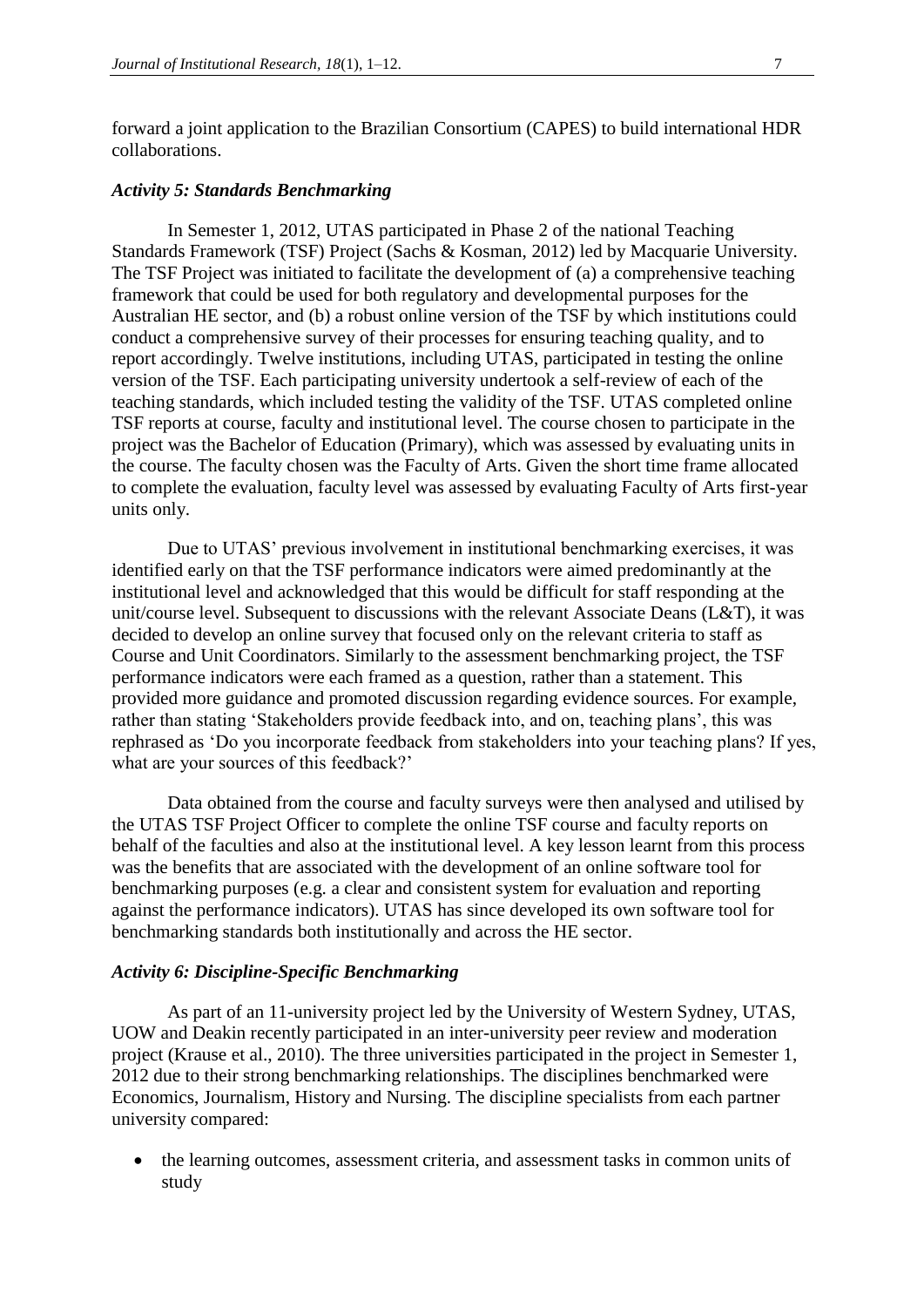• the reliability of marking in these units.

While this project is ongoing, it has identified unit-level moderation processes for benchmarking across the disciplines.

#### *Activity 7: International Institutional Research Benchmarking*

Building on a 2009 Higher Education Academy (HEA) report on reward and recognition and internationally recognised work at UOW on promotions criteria and peer review of teaching-related activities, this recently commenced international benchmarking project (May 2012–May 2013) aims to produce resources to guide and improve academic promotion policy and practice to reflect the recognition of teaching as core to the assurance of standards in HE (Cashmore et al., 2012). The project, funded by the HEA, involves two British universities (University of Leicester and University of Newcastle upon Tyne) and two Australian universities (UTAS and UOW) and includes the development of a theoretical benchmarking framework for academic promotion that can be applied across the HE sector.

A core research project team is leading the benchmarking project and an international advisory group and an external evaluator have been appointed to oversee the peer-review process and evaluation of the project.

#### **Key Lessons Learnt**

### *Benchmarking must be Translated into Institutional Research*

The key to ensuring that benchmarking becomes an institutional research process is identifying the issue(s) that benchmarking is trying to resolve (Longden & Yorke, 2009). For benchmarking to inform institutional decision-making it has to be more than just the comparison of benchmark data. As identified by Longden and Yorke (2009, p. 67), 'Volkwein has provided a useful matrix to explore the nature and form of data within the context of higher education'. Figure 1 depicts Volkwein's matrix as adapted to suit the UK context (Longden & Yorke, 2009). The matrix has been further adapted (in italics) to correspond to benchmarking (Booth, 2012).

Cell 1 has an administrative/managerial, internal, formative focus that is centred on how a university manages its raw data. In applying this matrix to benchmarking, the university is reflecting on 'Is this what we look like? How do we compare to others? How can we improve?' The focus is on the comparison of raw data as benchmarks. The information benchmarking activity to inform the development of a UTAS Benchmarking Policy described above found that this was the most common form of benchmarking for UTAS staff and that it is predominantly used for comparative purposes.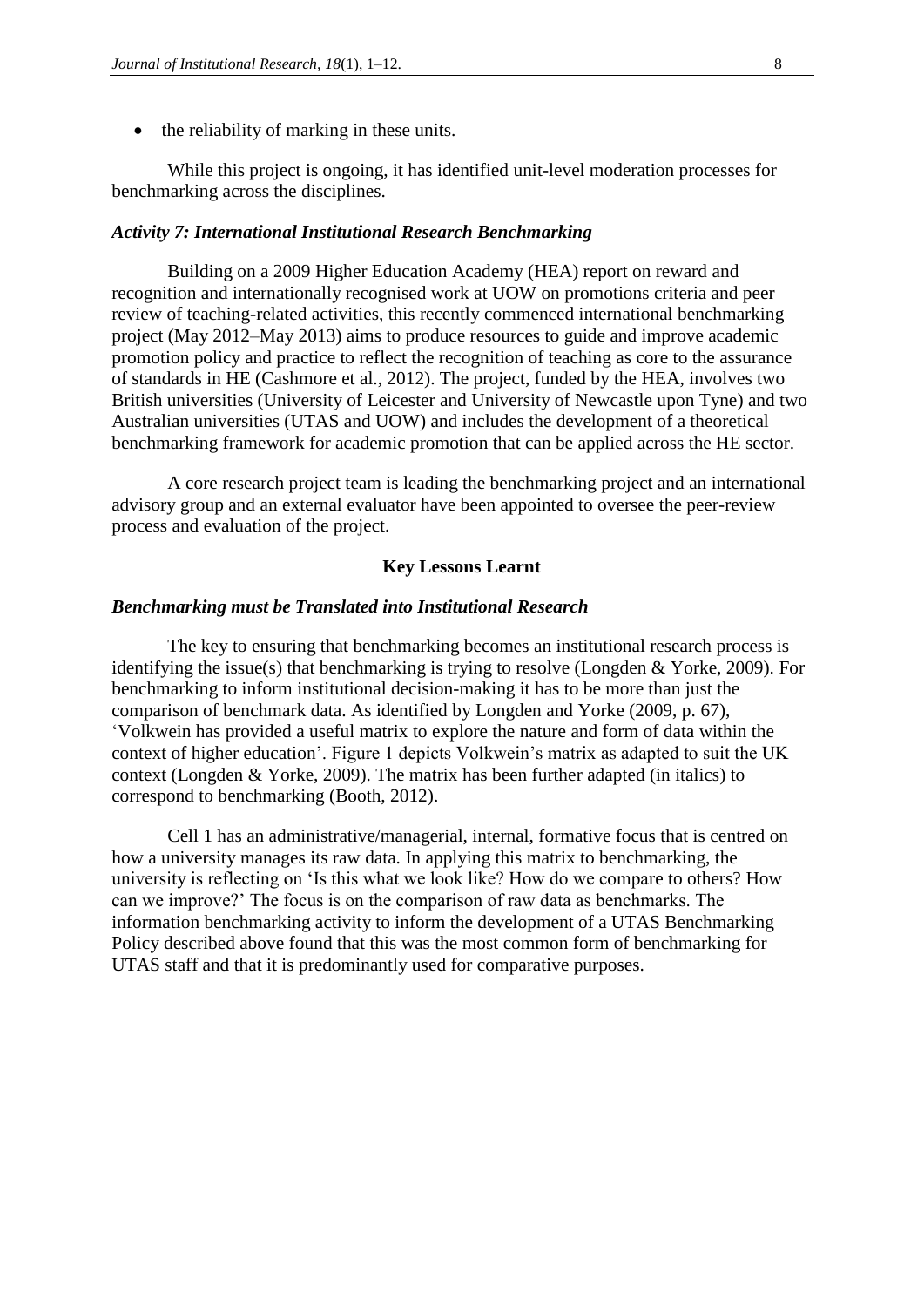

*Figure 1. Focus and role of institutional research in benchmarking.*

Source: Longden and Yorke, 2009 (adapted from Volkwein, 1999, p. 17); Booth (2012).

Cell 2 has an administrative/managerial, external focus that is centred on benchmarking for the summative purposes of institutional funding and government reporting (e.g., ERA and MyUniversity data). The benchmarking of data in this cell is to support the acquisition of other resources for the university. Benchmarking data is sensitive and open to alternative interpretations and is used by the university and others for ranking purposes. Thus, the focus is on sector and functional benchmarking and ranking.

Cell 3 has an academic, internal focus that is both internally and externally generated and leads to quality improvement at the operational level. The types of benchmarking projects pertinent to this aspect are centred on solving a problem or theme, and provide evidence on which both individuals and organisational units can make decisions regarding their professional practice. Presently, the focus of these benchmarking projects is evaluation of performance against a set of standards.

Cell 4 has an academic, external focus that deals with issues beyond the internal interests of the university. Longden and Yorke (2009, p. 69) argue that 'research conducted with an external focus can come close to fulfilling the methodological expectations of educational research'. This cell identifies standards benchmarking and institutional research benchmarking, for instance, the HEA promotions benchmarking project (Cashmore et al., 2012). The external focus is also represented by external reference groups and external reporting requirements.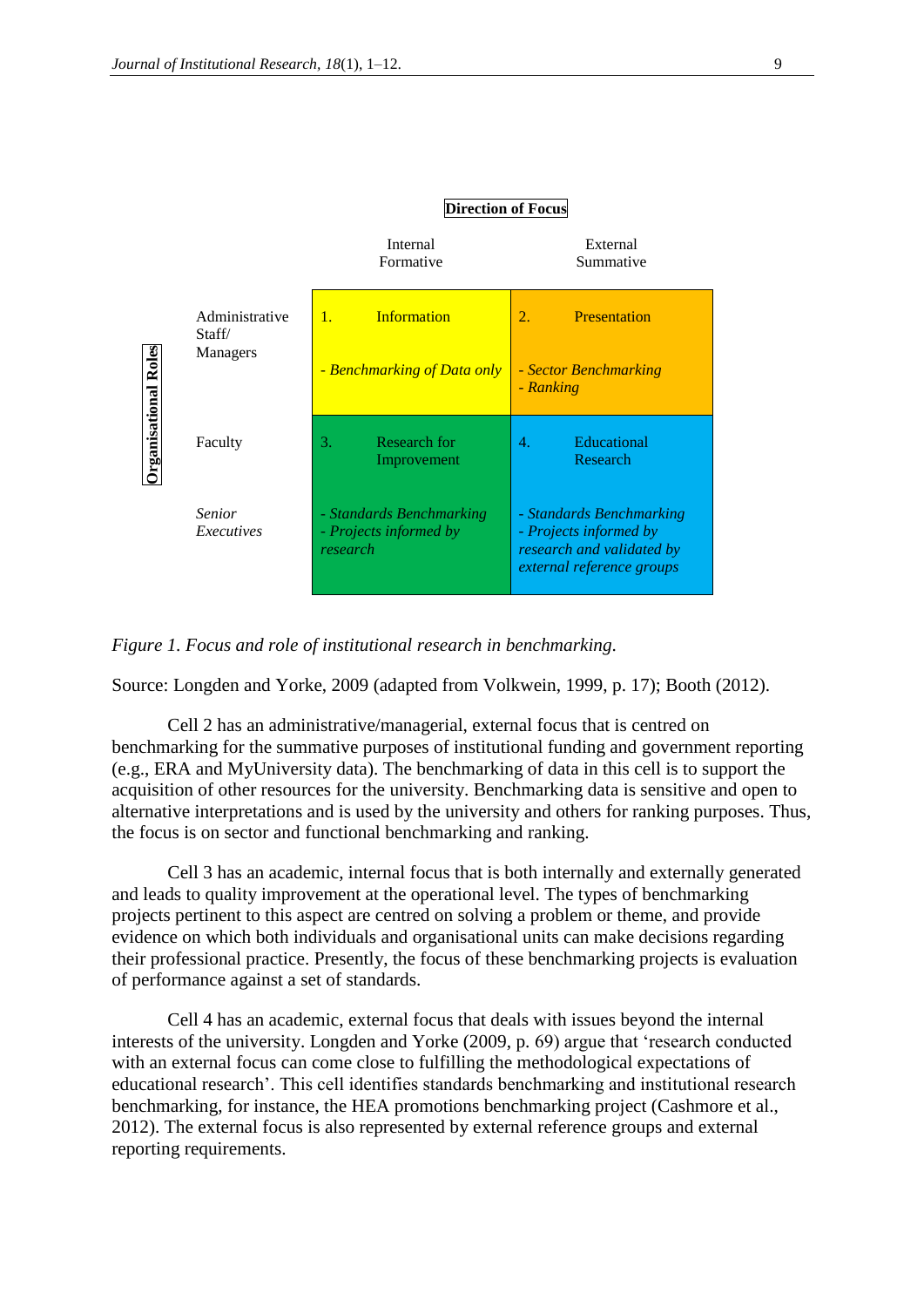#### *Benchmarking is Justified by Driving Operational Outcomes That Improve Processes*

For benchmarking to be successfully implemented in universities it has to become the 'way things get done at universities' (Hossler, Kuh, & Olsen, 2001, p. 212). Benchmarking has to be clearly articulated into an institutional process for organisational improvement with appropriate resourcing to ensure that staff are provided with support. UTAS has recently established a strategic institutional unit—Student Evaluation, Review and Reporting Unit (SERRU)—to ensure that benchmarking is a key strategy for institutional organisational improvement and change, and to support the university in building capacity to undertake institutional research to inform strategic decision-making. Benchmarking initiatives must also be reflected in strategic and faculty plans in order to drive quality improvement.

### *A Rigorous Methodological and Theoretical Approach is Essential*

Literature on how to build a theory of benchmarking is limited (Liang, as cited in Moriarty & Smallman, 2009, p. 487). The benchmarking format used across the UTAS benchmarking projects discussed in this article is derived from the ACODE framework (2007) and literature on benchmarking (Jackson, 2001; McKinnon, Walker, & Davis, 2000). There are also nine essential phases that must be considered in order to undertake a sound and robust benchmarking project: (1) determination of which areas to benchmark, (2) identification of benchmarking partners, (3) determination of the types and level of benchmarking, (4) preparation of benchmarking documentation/framework, (5) design of benchmarking process, (6) implementation of the benchmarking process, (7) review of results, (8) communication/reporting of results and recommendations and (9) implementation of improvement strategies (Booth, Melano, Sainsbury, & Woodley, 2011). An online benchmarking template is also considered useful for ease of access, increased efficiency, consistent reporting and secure storage of evidence.

In addition to a rigorous methodological approach is the development of a functional and appropriate theoretical framework. Moriarty and Smallman (2009) argue that a lack of a theoretical framework in benchmarking distinguishes effective from ineffective efforts. The UK benchmarking project (Cashmore et al., 2012) on promotions has a theoretical framework with performance indicators derived from literature in the field.

### *Benchmarking as a Community of Practice*

For benchmarking exercises to be truly successful there has to be a bottom-up empowerment (Ellis & Moore, 2006) where there is sharing and articulation of expertise. Sciulli, Smith and Ross (2009) argue that 'Collaboration and openness amongst participants are key ingredients for a successful benchmarking exercise' (Sciulli, Smith, & Ross, 2009, p. 13). Benchmarking becomes a shared conversation and can be viewed as a form of peer development (Leppisaari et al., 2011). It has also been seen as a form of learning (Ellis & Moore, 2006), the process thereby adhering to those universities that characterise themselves as learning universities (Pidcock, 2006).

As a university, UTAS has learnt a great deal, not only about the complexities, but also the rewards of benchmarking that include: close collaborations, building of crossinstitutional relationships, increased research outcomes, and improved operational processes.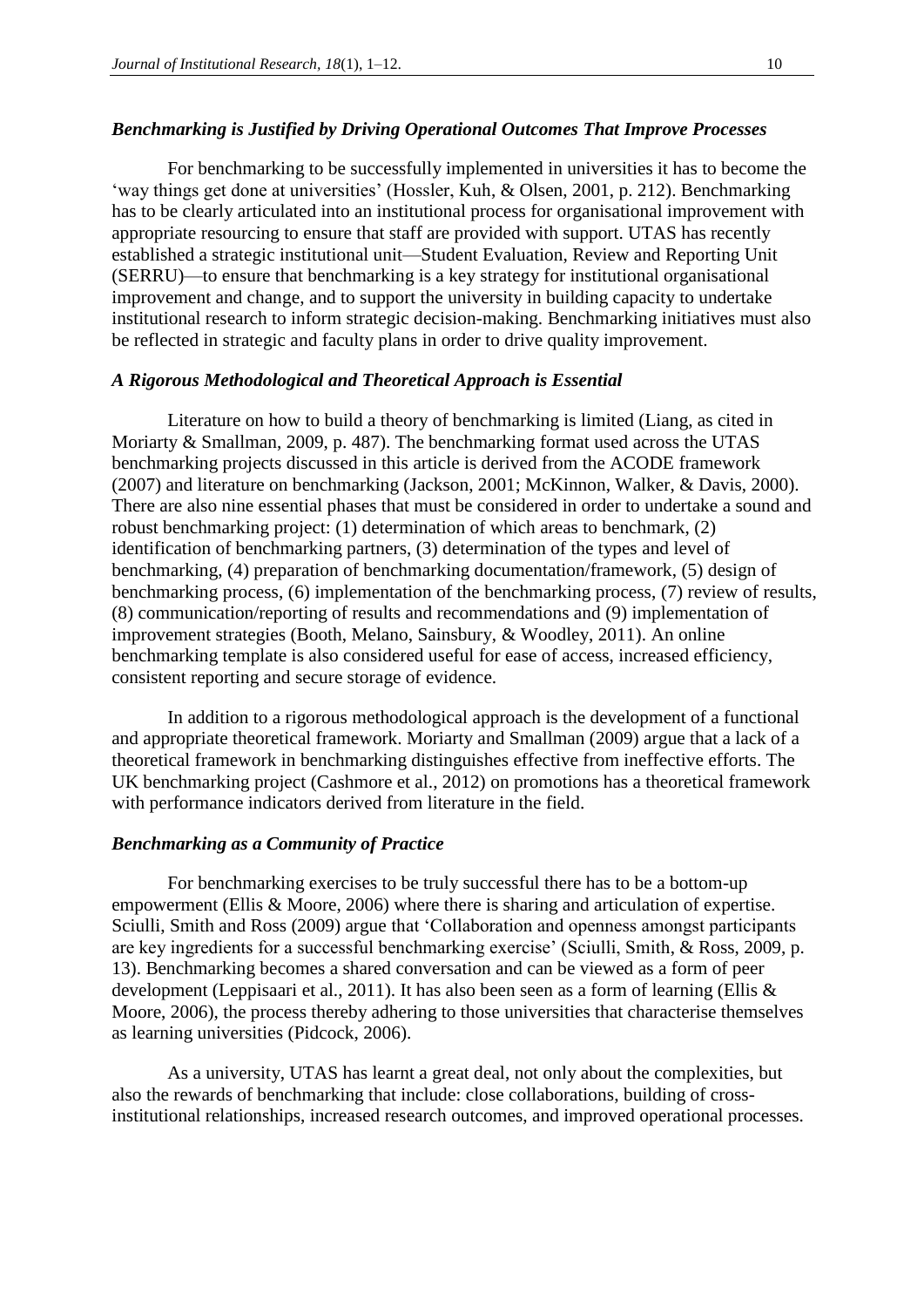#### **References**

- Australasian Council for Educational Research. (2008). *Australasian survey of student engagement (AUSSE)*. Melbourne: Australian Council for Educational Research.
- Australasian Council on Open, Distance and e-Learning. (2007). *ACODE benchmarks for elearning in universities and guidelines for use.* Retrieved from http://www.acode.edu.au/resources/ACODE\_benchmarks.pdf
- Australian Universities Quality Agency. (2009). *Australian universities quality agency: Audit manual version 6.0*. Melbourne: Australian Universities Quality Agency.
- Booth, S. (2012). *Utilising benchmarking to inform decision-making at the institutional level: A research-informed process*. Paper presented at the Australasian Association of Institutional Research Annual Forum, Terrigal, New South Wales.
- Booth, S. (2011). *Benchmarking policy development*. University of Tasmania.
- Booth, S. & Frappell, P. (2011, 29 June–1 July). *Evaluation criteria and evidence for a selfreview of higher degree research.* Paper presented at the Australian Universities Quality Forum: Demonstrating Quality Conference, Melbourne.
- Booth, S., Melano, A., Sainsbury, H., & Woodley, L. (2011, June 29–July 1). *Articulating and comparing standards through benchmarking of assessment.* Paper presented at the Australian Universities Quality Forum: Demonstrating Quality Conference, Melbourne.
- Burquel, N., & van Vught, F. (2010). Benchmarking in European Higher Education: A step beyond current quality models. *Tertiary Education and Management, 16*(3), 243–255.
- Cashmore, A., Wills, S., Cane, C., Booth, S., Brown, C., McHanwell, S., . . . &Sadler, D. (2012). *International inter-university benchmarking of academic promotion (IIB-AB)* [Project proposal]*.* United Kingdom: Higher Education Academy. Retrieved from http://www.promoteteaching.com/uploads/1/5/4/4/15442782/promotionsprojectfinal.p df
- Coates, H. (2010). Defining and monitoring academic standards in Australian higher education. *Higher Education Management and Policy, 22*(1), 1–13.
- Davies, L. (2009, 1–3 July). *Assessment reform & the quality context: Tensions & synergies*. Refereed conference paper AUQF 2009 Internal & External Quality Assurance: Tensions & Synergies: Alice Springs, Australia.
- Ellis, R.A., & Moore, R.R. (2006). Learning through benchmarking: Developing a relational, prospective approach to benchmarking ICT in learning and teaching. *Higher Education, 51*, 351–371.
- Epper, R.M. (1999). Applying benchmarking to higher education: Some lessons from experience. *Change: The Magazine of Higher Learning, 31*(6), 24–31.
- Hossler, D., Kuh, G.D., & Olsen, D. (2001). Finding fruit on the vines: Using higher education research and institutional research to guide institutional policies and strategies. *Research in Higher Education, 42*(2), 211–221.
- Jackson, N. (2001). Benchmarking in UK HE: An overview. *Quality Assurance in Education, 9*(4), 218–235.